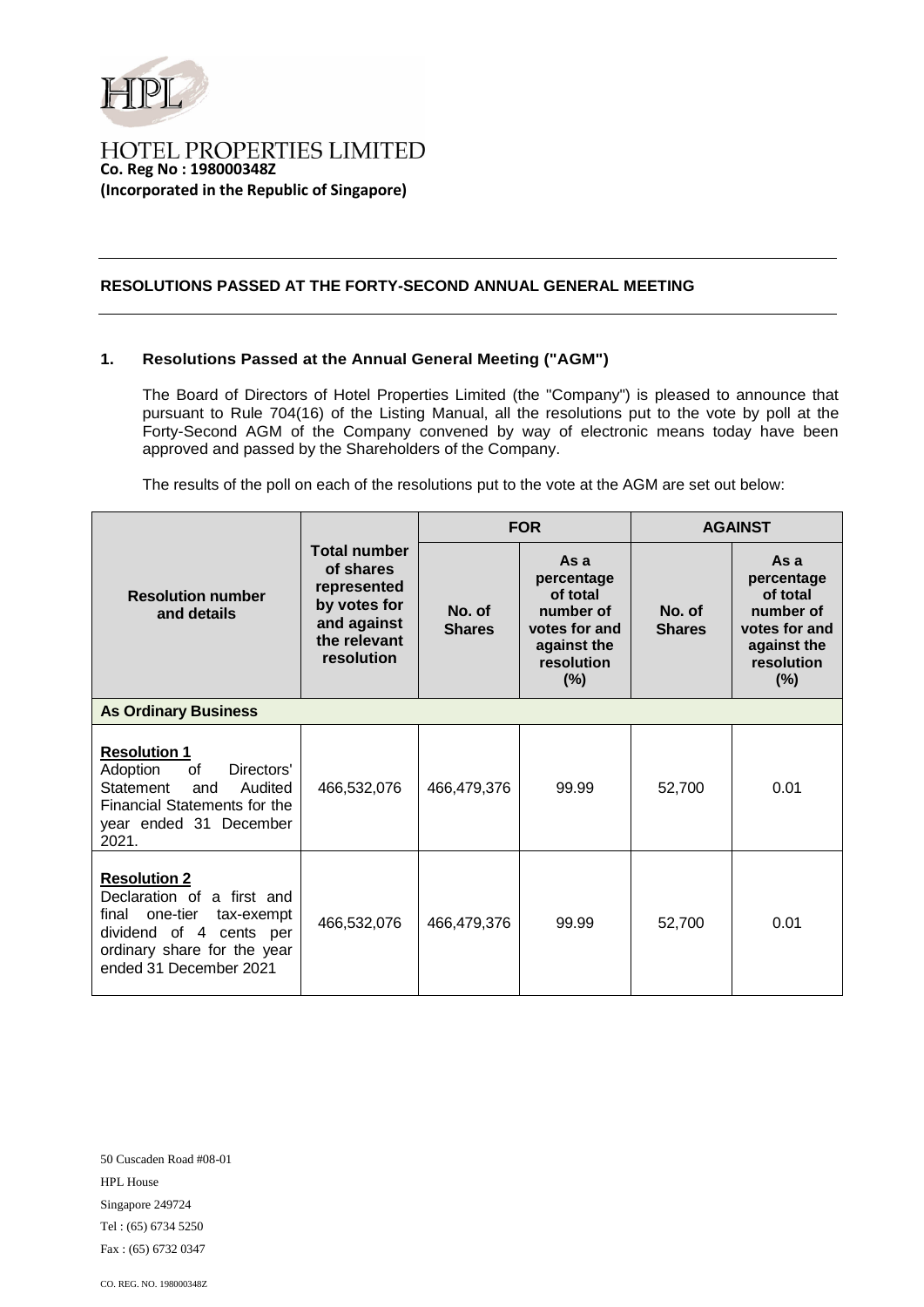

# **Co. Reg No : 198000348Z**

**(Incorporated in the Republic of Singapore)**

| <b>Resolution number</b><br>and details                                                                                                                                             | <b>Total number</b><br>of shares<br>represented<br>by votes for<br>and against<br>the relevant<br>resolution | <b>FOR</b>              |                                                                                                  | <b>AGAINST</b>          |                                                                                                  |  |  |
|-------------------------------------------------------------------------------------------------------------------------------------------------------------------------------------|--------------------------------------------------------------------------------------------------------------|-------------------------|--------------------------------------------------------------------------------------------------|-------------------------|--------------------------------------------------------------------------------------------------|--|--|
|                                                                                                                                                                                     |                                                                                                              | No. of<br><b>Shares</b> | As a<br>percentage<br>of total<br>number of<br>votes for and<br>against the<br>resolution<br>(%) | No. of<br><b>Shares</b> | As a<br>percentage<br>of total<br>number of<br>votes for and<br>against the<br>resolution<br>(%) |  |  |
| <b>As Ordinary Business</b>                                                                                                                                                         |                                                                                                              |                         |                                                                                                  |                         |                                                                                                  |  |  |
| <b>Resolution 3</b><br>Approval<br>of<br>proposed<br>Fees<br>Directors'<br>of<br>S\$518,000<br>for the year<br>ended 31 December 2021.                                              | 466,532,076                                                                                                  | 466,479,376             | 99.99                                                                                            | 52,700                  | 0.01                                                                                             |  |  |
| <b>Resolution 4</b><br>Re-appointment of Deloitte<br>& Touche LLP as the<br>Company's Auditors for the<br>ensuing year and authorise<br>the Directors to fix their<br>remuneration. | 466,532,076                                                                                                  | 466,479,376             | 99.99                                                                                            | 52,700                  | 0.01                                                                                             |  |  |
| <b>As Special Business</b>                                                                                                                                                          |                                                                                                              |                         |                                                                                                  |                         |                                                                                                  |  |  |
| <b>Resolution 5</b><br>Re-election of Mr. Arthur<br>Tan Keng Hock as Director.                                                                                                      | 466,532,076                                                                                                  | 466,479,376             | 99.99                                                                                            | 52,700                  | 0.01                                                                                             |  |  |
| <b>Resolution 6</b><br>Re-election of Mr.<br>Ong<br>Beng Seng as Director.                                                                                                          | 466,532,076                                                                                                  | 466,479,376             | 99.99                                                                                            | 52,700                  | 0.01                                                                                             |  |  |
| <b>Resolution 7</b><br>Authority to Directors to<br>issue shares pursuant to the<br>Share Issue Mandate.                                                                            | 466,532,076                                                                                                  | 466,479,376             | 99.99                                                                                            | 52,700                  | 0.01                                                                                             |  |  |

50 Cuscaden Road #08-01 HPL House Singapore 249724 Tel : (65) 6734 5250 Fax : (65) 6732 0347